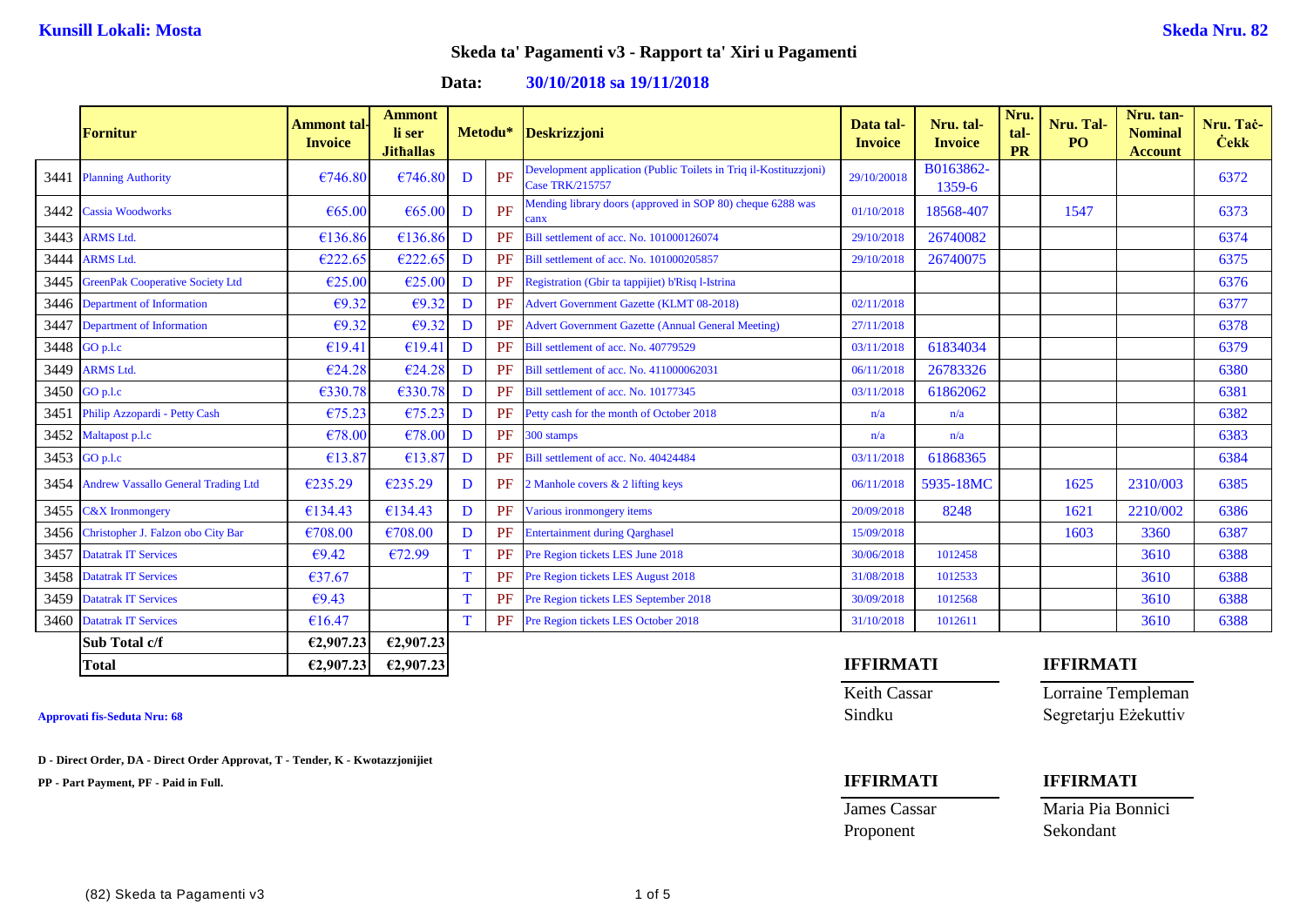**Data: 30/10/2018 sa 19/11/2018**

|      | <b>Fornitur</b>                                                     | <b>Ammont</b> tal-<br><b>Invoice</b> | <b>Ammont</b><br>li ser<br><b>Jithallas</b> |   | Metodu* | Deskrizzjoni                                                                                                                                                                                                                                                                               | Data tal-<br><b>Invoice</b> | Nru. tal-<br><b>Invoice</b> | Nru.<br>tal-<br>PR | Nru. Tal-<br><b>PO</b> | Nru. tan-<br><b>Nominal</b><br><b>Account</b> | Nru. Taċ-<br><b>Cekk</b> |
|------|---------------------------------------------------------------------|--------------------------------------|---------------------------------------------|---|---------|--------------------------------------------------------------------------------------------------------------------------------------------------------------------------------------------------------------------------------------------------------------------------------------------|-----------------------------|-----------------------------|--------------------|------------------------|-----------------------------------------------|--------------------------|
|      | 3461 Design & Technical Resources Ltd                               | €3,422.00                            | €5,310.00                                   | T | PF      | Professional fees covering study /designs /praparation and<br>submissions of applications of UIF & Lands Authority / preparation<br>of an artist impression/drawing and follow ups with PA +<br>submission of second application PA for Public Convenience in<br>Mosta Square (Job DR3420) | 16/10/2018                  | DG/20 1810<br>107           |                    | WO 106-17              | 3130                                          | 6389                     |
|      | 3462 Design & Technical Resources Ltd                               | €944.00                              |                                             | T | PF      | Professional fees covering design /drawings /submission of DNO<br>app & follow up with PA for replacement of playing field<br>equipment Gnien Zokrija (Job 3422)                                                                                                                           | 16/10/2018                  | DG/20 1810<br>108           |                    | WO 107-17              | 3130                                          | 6389                     |
|      | 3463 Design & Technical Resources Ltd                               | €944.00                              |                                             | T | PF      | Professional fees covering drawings submission of PA application<br>& submission of application for clearance from TM and Lands<br>Authority for Resurfacing with printed concrete Triq Dun Mikiel<br>Xerri (Job DR3423)                                                                   | 16/10/2018                  | DG/20 1810<br>109           |                    | WO 012-18              | 3130                                          | 6389                     |
|      | 3464 Eileen Montesin                                                | €236.00                              | €236.00                                     | D | PF      | Compere for Qarghasel 2018 including daily mention on live radio                                                                                                                                                                                                                           | 31/10/2018                  | 63/18                       |                    | 1591                   | 3360                                          | 6390                     |
| 3465 | Elton John Zammit obo Elton John Zammit<br><b>Cleaning Services</b> | €155.52                              | €466.57                                     | T | PF      | Cleaning services at MLC administrative offices & other premises<br><b>August 2018</b>                                                                                                                                                                                                     | 31/08/2018                  | 10008                       |                    |                        | 3055                                          | 6391                     |
| 3466 | Elton John Zammit obo Elton John Zammit<br><b>Cleaning Services</b> | €311.05                              |                                             | T | PF      | Cleaning services at MLC administrative offices $\&$ other premises<br>September 2018                                                                                                                                                                                                      | 30/09/2018                  | 10009                       |                    |                        | 3055                                          | 6391                     |
| 3467 | Galea Curmi Engineering Consultants Ltd                             | €572.30                              | €572.30                                     | T | PF      | Consultancy new street decorative lighting incl. meeting PA UIF<br>division, technical specifications & bill of quantities                                                                                                                                                                 | 20/10/2018                  | 7712                        |                    |                        | 3010                                          | 6392                     |
|      | 3468 GDL Trading & Services Ltd                                     | €51.33                               | €51.33                                      | D | PF      | Paper towel rolls                                                                                                                                                                                                                                                                          | 08/11/2018                  | 33802                       |                    | 1629                   | 3340                                          | 6393                     |
|      | 3469 James Zerafa obo Choc au Lait Patisserie                       | €826.00                              | €826.00                                     | D | PF      | Catering for Jum / Gieh il-Mosta                                                                                                                                                                                                                                                           | 16/09/2018                  | 16755144                    |                    | 1581                   | 3361                                          | 6394                     |
|      | 3470 Jean Pierre Portanier Mifsud                                   | €177.00                              | €177.00                                     | D | PF      | PA system for ceremony Qalbiena Mostin 2018                                                                                                                                                                                                                                                | 08/11/2018                  | 106/18                      |                    | 1620                   | 3362                                          | 6395                     |
|      | 3471 JGC Limited                                                    | €572.30                              | €572.30                                     | D | PF      | Dismantling $&$ re-alignment of steel frame platform incl. welding<br>and re installation Gnien Reggie Cilia                                                                                                                                                                               | 02/11/2018                  | 10000833                    |                    | 1593                   | 2310/003                                      | 6396                     |
|      | Sub Total c/f                                                       | €8,211.50                            | €8,211.50                                   |   |         |                                                                                                                                                                                                                                                                                            |                             |                             |                    |                        |                                               |                          |
|      | Sub Total b/f                                                       | €2,907.23                            | €2,907.23                                   |   |         |                                                                                                                                                                                                                                                                                            |                             |                             |                    |                        |                                               |                          |

**D - Direct Order, DA - Direct Order Approvat, T - Tender, K - Kwotazzjonijiet**

**PP - Part Payment, PF - Paid in Full. IFFIRMATI IFFIRMATI**

| <b>Total</b> | $€11.118.73$ €11.118.73 | <b>IFFIRMATI</b> | <b>IFFIRMATI</b> |
|--------------|-------------------------|------------------|------------------|
|              |                         |                  |                  |

Keith Cassar Lorraine Templeman

**Approvati fis-Seduta Nru: 68** Sindku Segretarju Eżekuttiv

Proponent Sekondant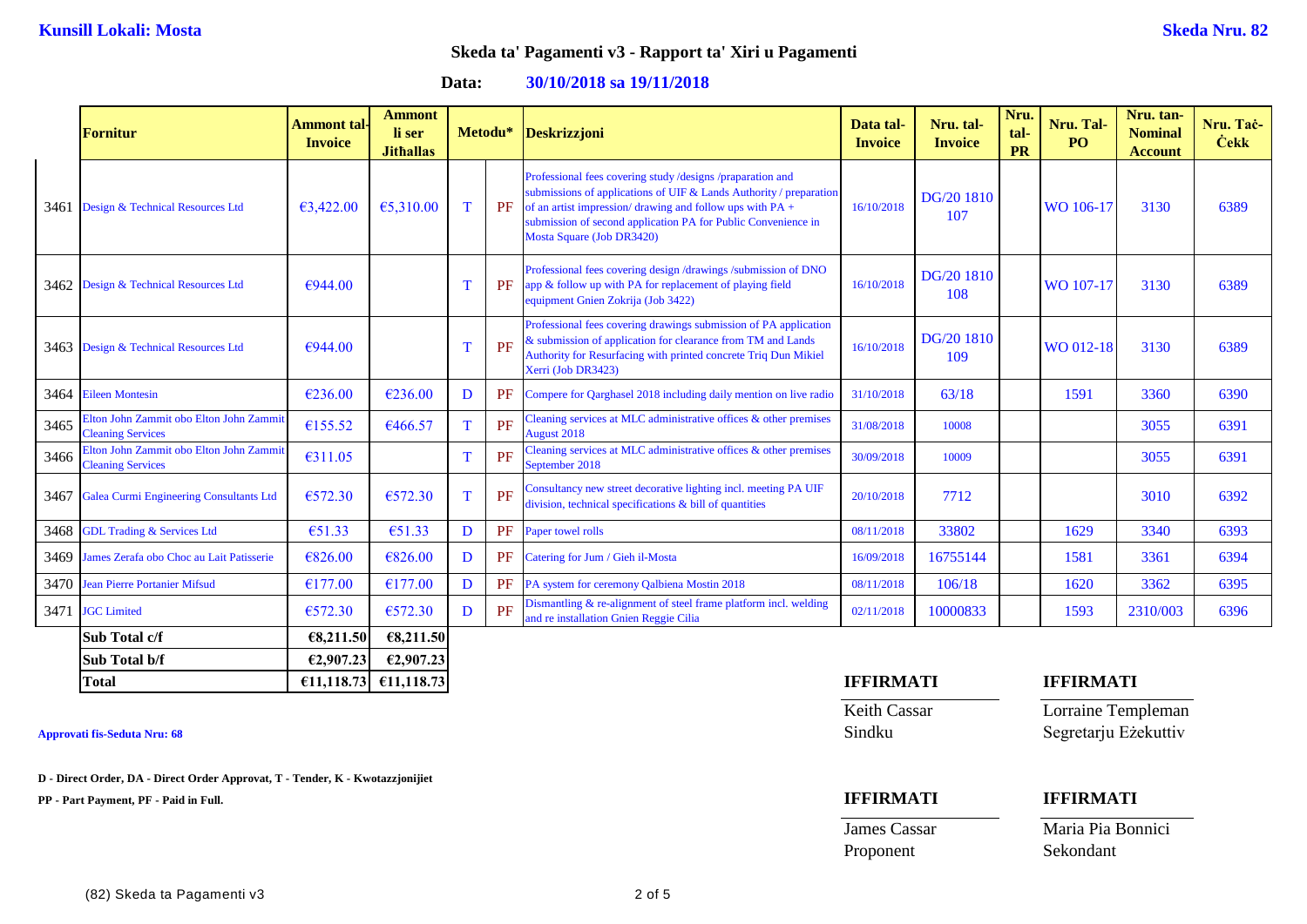**Data: 30/10/2018 sa 19/11/2018**

|      | <b>Fornitur</b>                    | <b>Ammont tal-</b><br><b>Invoice</b> | <b>Ammont</b><br>li ser<br><b>Jithallas</b> |              |    | Metodu* Deskrizzjoni                                                                                | Data tal-<br><b>Invoice</b> | Nru. tal-<br><b>Invoice</b> | Nru.<br>tal-<br><b>PR</b> | Nru. Tal-<br>PO. | Nru. tan-<br><b>Nominal</b><br><b>Account</b> | Nru. Tač-<br><b>Cekk</b> |
|------|------------------------------------|--------------------------------------|---------------------------------------------|--------------|----|-----------------------------------------------------------------------------------------------------|-----------------------------|-----------------------------|---------------------------|------------------|-----------------------------------------------|--------------------------|
|      | 3472 Jimmy Muscat                  | €1,907.50                            | €1,907.50                                   |              | PF | <b>Bulky refuse collection October 2018</b>                                                         | 31/10/2018                  | 010/18                      |                           |                  | 3042                                          | 6397                     |
|      | 3473 Koperattiva Tabelli u Sinjali | €185.26                              | €468.77                                     | T.           | PF | Road markings (Job sheet 16009) Triq Nicolo Isouard, Triq Anglu<br>Gatt & Triq 1-Isperanza          | 05/09/2018                  | 24619                       |                           | WO97-18          |                                               | 6398                     |
|      | 3474 Koperattiva Tabelli u Sinjali | €41.49                               |                                             |              | PF | Road markings (Job sheet 16010) Triq l-Isperanza                                                    | 05/09/2018                  | 24620                       |                           | WO97-18          |                                               | 6398                     |
|      | 3475 Koperattiva Tabelli u Sinjali | €242.02                              |                                             | $\mathbf{T}$ | PF | Road Markings (Job sheet 15994) Triq l-Isperanza, Triq Anglu Gatt<br>& Triq il-Kungress Ewkaristiku | 04/09/2018                  | 24621                       |                           | WO97-18          |                                               | 6398                     |
|      | 3476 Lands Authority               | €4,140.00                            | €4,140.00                                   | D            | PF | 2 Plots & Bldgs at Targa Gap 20/11/2018 to 19/11/2019                                               | 01/11/2018                  | 1625781                     |                           |                  | 2400                                          | 6399                     |
| 3477 | <b>Malta Community Chest Fund</b>  | €800.00                              | €800.00                                     | D            | PF | <b>Encounters with Valletta (books)</b>                                                             | 02/11/2018                  | 2018-148                    |                           | 1627             |                                               | 6400                     |
|      | 3478 Mario Mallia                  | €115.78                              | €488.76                                     | D            | PF | 2 pieces speed moderators for Triq Sant'Anton Abbati c/w Triq<br>Sant'Anna                          | 24/10/2018                  | 1279                        |                           | 1612             | 2310/003                                      | 6401                     |
|      | 3479 Mario Mallia                  | €257.20                              |                                             | D            | PF | 2 Bollard Roma Diam 100mm Triq G. Callus c/w Triq K.<br>Ewkaristiku                                 | 24/10/2018                  | 1278                        |                           | 1600             | 2310/003                                      | 6401                     |
|      | 3480 Mario Mallia                  | €115.78                              |                                             | D            | PF | 2 pieces speed moderators for Triq il-Kbira near St Joseph statue                                   | 28/10/2018                  | 1282                        |                           | 1614             | 2310/003                                      | 6401                     |
|      |                                    |                                      |                                             |              |    |                                                                                                     |                             |                             |                           |                  |                                               |                          |
|      | Sub Total c/f                      | €7,805.03                            | €7,805.03                                   |              |    |                                                                                                     |                             |                             |                           |                  |                                               |                          |
|      | Sub Total b/f                      | €11,118.73                           | €11,118.73                                  |              |    |                                                                                                     |                             |                             |                           |                  |                                               |                          |
|      | Total                              |                                      | €18,923.76 €18,923.76                       |              |    |                                                                                                     | <b>IFFIRMATI</b>            |                             | <b>IFFIRMATI</b>          |                  |                                               |                          |

**D - Direct Order, DA - Direct Order Approvat, T - Tender, K - Kwotazzjonijiet**

**PP - Part Payment, PF - Paid in Full. IFFIRMATI IFFIRMATI**

Keith Cassar **Lorraine Templeman Approvati fis-Seduta Nru: 68** Sindku Segretarju Eżekuttiv

Proponent Sekondant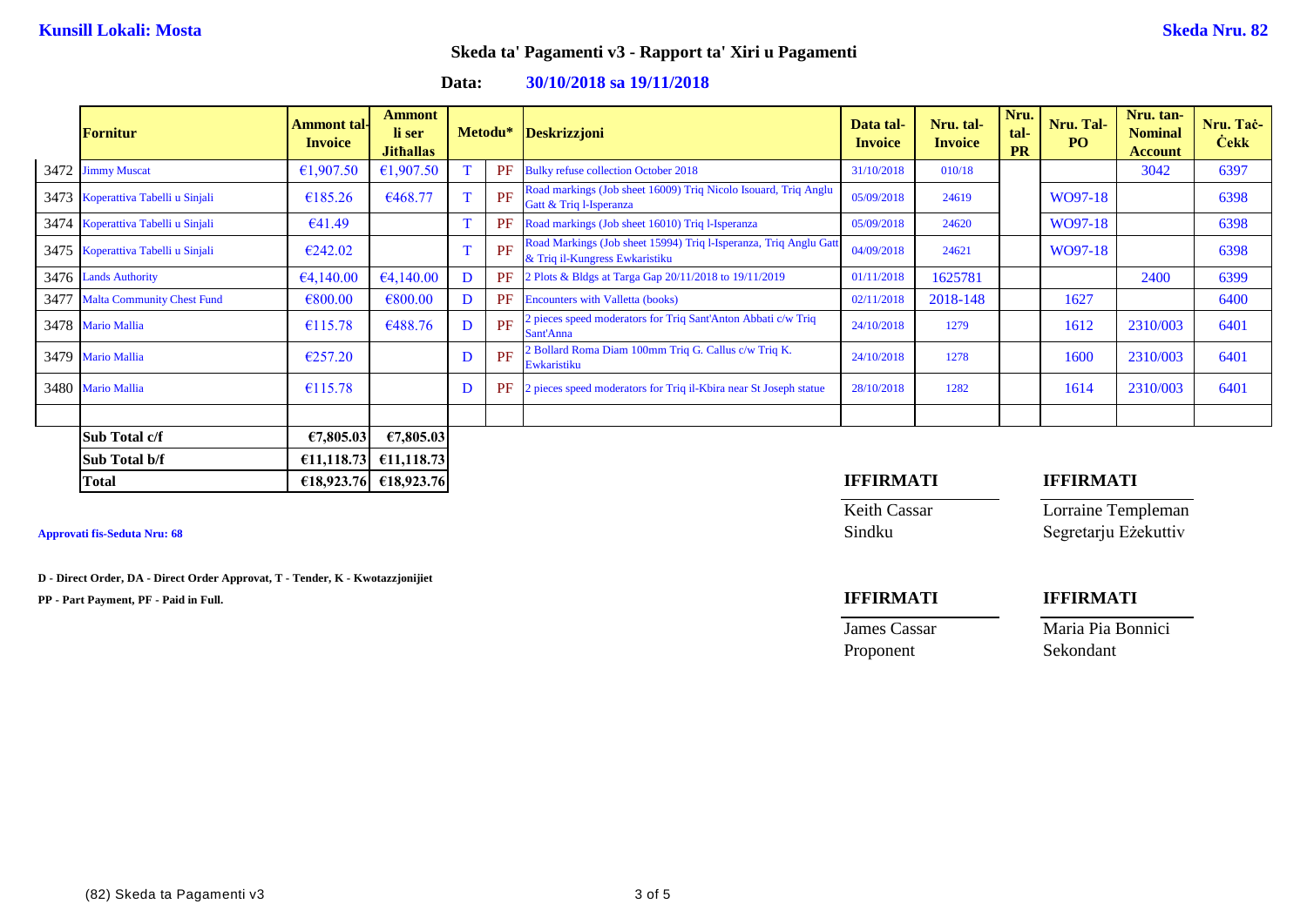**Data: 30/10/2018 sa 19/11/2018**

|      | Fornitur           | <b>Ammont tal</b><br><b>Invoice</b> | <b>Ammont</b><br>li ser<br><b>Jithallas</b> |   |    | Metodu* Deskrizzjoni                                                    | Data tal-<br><b>Invoice</b> | Nru. tal-<br><b>Invoice</b> | Nru.<br>tal-<br>PR | Nru. Tal-<br>PO  | Nru. tan-<br><b>Nominal</b><br><b>Account</b> | Nru. Tač-<br><b>Cekk</b> |
|------|--------------------|-------------------------------------|---------------------------------------------|---|----|-------------------------------------------------------------------------|-----------------------------|-----------------------------|--------------------|------------------|-----------------------------------------------|--------------------------|
| 3481 | <b>Micamed Ltd</b> | €94.40                              | €1,735.78                                   | T | PF | Street Lighting Maintenance (W502)                                      | 06/09/2018                  | 1013                        |                    |                  | 3010                                          | 6402                     |
| 3482 | <b>Micamed Ltd</b> | €23.60                              |                                             | T | PF | <b>Street Lighting Maintenance (W110)</b>                               | 07/09/2018                  | 1014                        |                    |                  | 3010                                          | 6402                     |
| 3483 | <b>Micamed Ltd</b> | €145.14                             |                                             | T | PF | <b>Street Lighting Maintenance (W512)</b>                               | 06/09/2018                  | 1015                        |                    |                  | 3010                                          | 6402                     |
| 3484 | <b>Micamed Ltd</b> | $\epsilon$ <sub>0.00</sub>          |                                             | T | PF | <b>Street Lighting Maintenance (W190)</b>                               | 31/08/2018                  | 1018                        |                    |                  | 3010                                          | 6402                     |
| 3485 | <b>Micamed Ltd</b> | €82.60                              |                                             | T | PF | <b>Street Lighting Maintenance (W257)</b>                               | 07/09/2018                  | 1029                        |                    |                  | 3010                                          | 6402                     |
| 3486 | <b>Micamed Ltd</b> | €206.50                             |                                             | T | PF | <b>Street Lighting Maintenance (W110)</b>                               | 07/09/2018                  | 1046                        |                    |                  | 3010                                          | 6402                     |
| 3487 | <b>Micamed Ltd</b> | €129.80                             |                                             | T | PF | <b>Street Lighting Maintenance (T001)</b>                               | 10/09/2018                  | 1060                        |                    |                  | 3010                                          | 6402                     |
| 3488 | <b>Micamed Ltd</b> | €94.40                              |                                             | T | PF | <b>Street Lighting Maintenance (W180)</b>                               | 14/09/2018                  | 1086                        |                    |                  | 3010                                          | 6402                     |
| 3489 | <b>Micamed Ltd</b> | €23.60                              |                                             | T | PF | <b>Street Lighting Maintenance (W578)</b>                               | 14/09/2018                  | 1088                        |                    |                  | 3010                                          | 6402                     |
| 3490 | <b>Micamed Ltd</b> | $\epsilon$ <sub>0.00</sub>          |                                             | T | PF | <b>Street Lighting Maintenance (T002)</b>                               | 07/09/2018                  | 1089                        |                    |                  | 3010                                          | 6402                     |
| 3491 | <b>Micamed Ltd</b> | €82.60                              |                                             | T | PF | <b>Street Lighting Maintenance (W834)</b>                               | 03/10/2018                  | 1141                        |                    |                  | 3010                                          | 6402                     |
| 3492 | <b>Micamed Ltd</b> | €23.60                              |                                             | T | PF | <b>Street Lighting Maintenance (W634)</b>                               | 03/10/2018                  | 1145                        |                    |                  | 3010                                          | 6402                     |
| 3493 | <b>Micamed Ltd</b> | €239.54                             |                                             | T | PF | <b>Street Lighting Maintenance (W071)</b>                               | 03/10/2018                  | 1155                        |                    |                  | 3010                                          | 6402                     |
| 3494 | <b>Micamed Ltd</b> | €88.50                              |                                             | T | PF | <b>Street Lighting Maintenance (W857)</b>                               | 03/10/2018                  | 1156                        |                    |                  | 3010                                          | 6402                     |
| 3495 | <b>Micamed Ltd</b> | €100.30                             |                                             | T | PF | <b>Street Lighting Maintenance (W825)</b>                               | 03/10/2018                  | 1157                        |                    |                  | 3010                                          | 6402                     |
| 3496 | <b>Micamed Ltd</b> | €206.50                             |                                             | T | PF | <b>Street Lighting Maintenance (W835)</b>                               | 03/10/2018                  | 1173                        |                    |                  | 3010                                          | 6402                     |
| 3497 | <b>Micamed Ltd</b> | $\epsilon$ <sub>0.00</sub>          |                                             |   | PF | <b>Street Lighting Maintenance (W372)</b>                               | 29/10/2018                  | 1195                        |                    |                  | 3010                                          | 6402                     |
|      | 3498 Micamed Ltd   | €194.70                             |                                             | T | PF | Provision & Installation of 5 Ind. Ssockets in poles (Mosta<br>Rotunda) | 19/10/2018                  | <b>MST01/18</b>             |                    |                  | 3010                                          | 6402                     |
|      |                    |                                     |                                             |   |    |                                                                         |                             |                             |                    |                  |                                               |                          |
|      | Sub Total c/f      | €1,735.78                           | €1,735.78                                   |   |    |                                                                         |                             |                             |                    |                  |                                               |                          |
|      | Sub Total b/f      | €18,923.76                          | €18,923.76                                  |   |    |                                                                         |                             |                             |                    |                  |                                               |                          |
|      | <b>Total</b>       |                                     | €20,659.54 €20,659.54                       |   |    |                                                                         | <b>IFFIRMATI</b>            |                             |                    | <b>IFFIRMATI</b> |                                               |                          |

**D - Direct Order, DA - Direct Order Approvat, T - Tender, K - Kwotazzjonijiet**

**PP - Part Payment, PF - Paid in Full. IFFIRMATI IFFIRMATI**

Keith Cassar Lorraine Templeman **Approvati fis-Seduta Nru: 68** Sindku Segretarju Eżekuttiv

James Cassar Maria Pia Bonnici

Proponent Sekondant